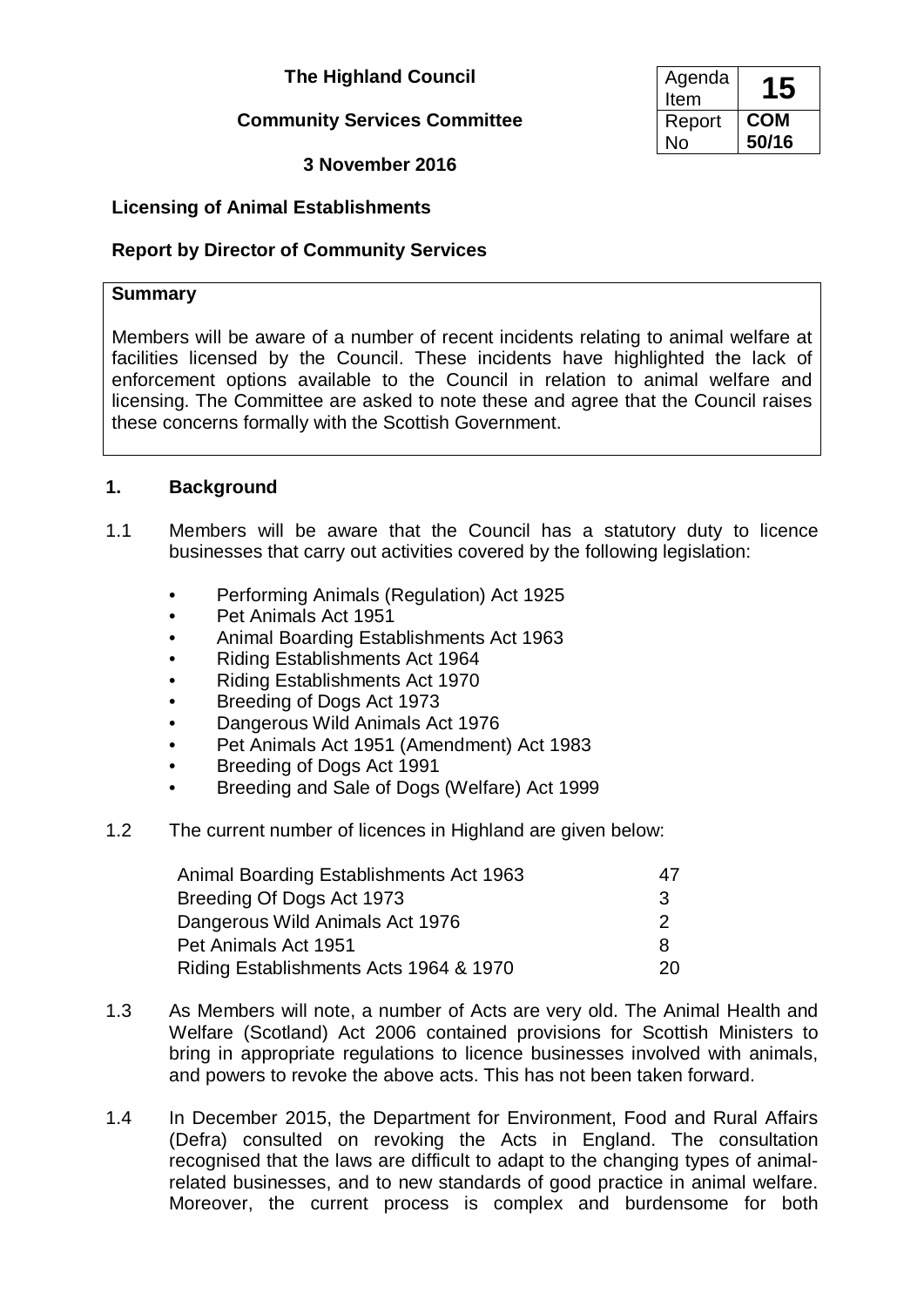businesses and local authorities.

1.5 They proposed to modernise the animal licensing system to relieve the administrative burden on local authorities, simplify the application and inspection process for businesses, as well as maintain and improve existing animal welfare standards. The proposal was to introduce a single 'Animal Establishment Licence' for animal boarding establishments, pet shops, riding establishments, and dog breeding.

### **2. Issues in Highland**

- 2.1 Enforcement:
- 2.1.1 A number of the Acts do not contain powers that would be expected in any modern licensing legislation e.g. powers for the Council to suspend or revoke a licence. The following acts do contain powers to revoke but only following a successful prosecution.
	- Pet Animals Act 1951
	- Animal Boarding Establishments Act 1963
	- Riding Establishments Act 1964
	- Riding Establishments Act 1970
	- Breeding of Dogs Act 1973
	- Pet Animals Act 1951 (Amendment) Act 1983
	- Breeding of Dogs Act 1991
	- Breeding and Sale of Dogs (Welfare) Act 1999
- 2.1.2 This approach does not provide an immediate response and is not seen to be best use of Court time given current pressures on the Crown office. Legislation such as the Civic Government (Scotland) Act 1982 contains well established suspension procedures that provide proportionate powers to the Council.
- 2.1.3 The Council have had particular problems recently in enforcing the Riding Establishments Acts. There has been Elected Members, MSP and press interest in recent cases.
- 2.2 Administrative Burden:

A number of the Acts contain a fixed licence period from 1 January to 31 December. Modern licensing regimes such as the Civic Government Act allow greater licence periods e.g. up to 3 years that relieve administrative burdens on both Councils and businesses.

#### **3. Actions**

- 3.1 The Council, through our Environmental Health service, raised these issues in 2015 through the National Animal Health and Welfare Panel. The issues were also raised in August 2016 with the Scottish Government as a response to consultation on enforcement powers under the Animal Health and Welfare (Scotland) Act 2006. The item was also raised again at the last meeting of the National Animal Health and Welfare Panel held in September.
- 3.2 There are wider interests in amending the legislation, particularly in relation to riding establishments. Bodies such as the British Horse Society are keen for a modern licensing scheme for riding establishments to be introduced.